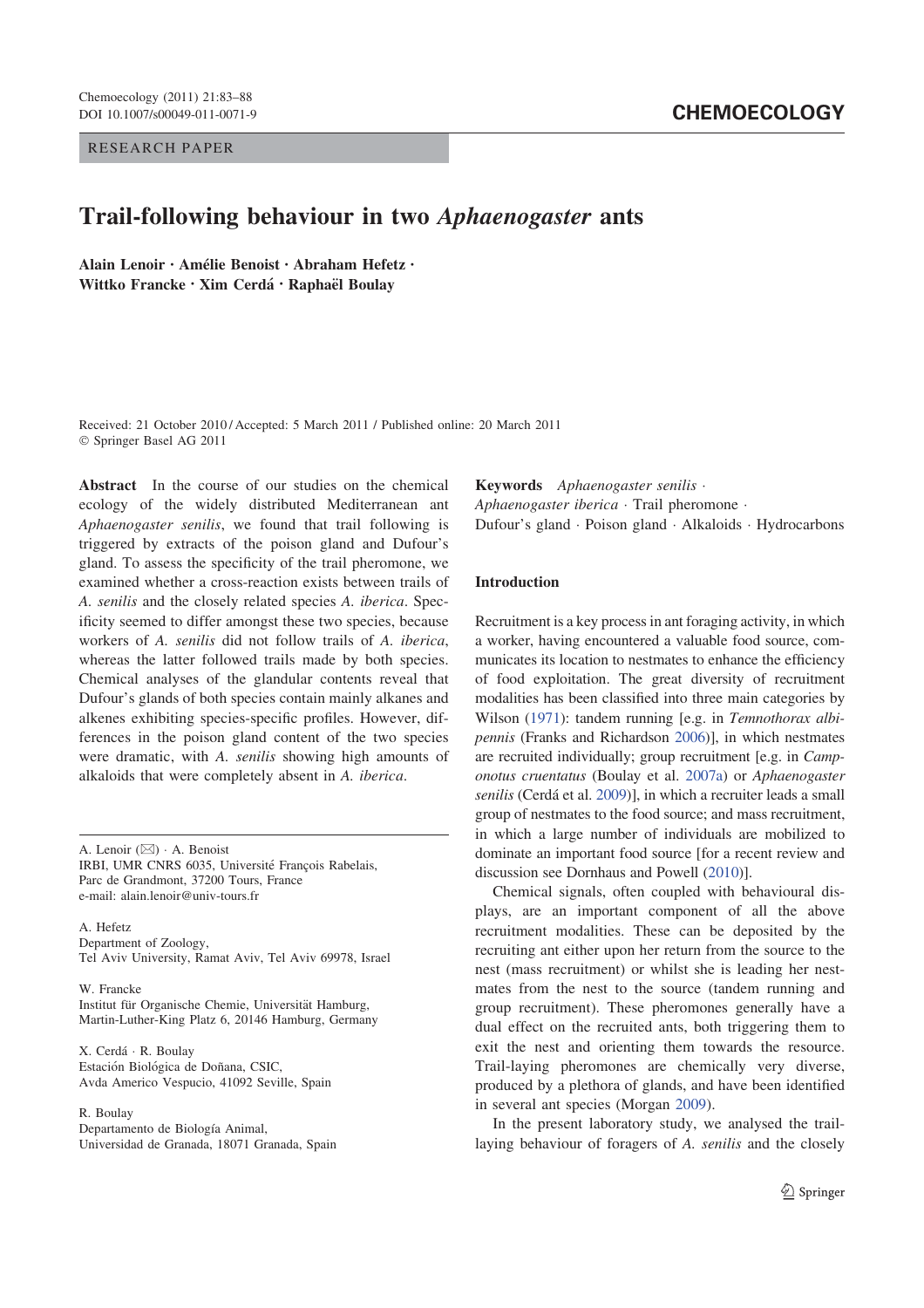related species, A. iberica. We also examined whether Dufour's gland and the poison gland, which are considered to be the putative origin of trail pheromones in other Aphaenogaster species (Attygalle et al. 1998), are also the glandular source in the two species studied here. We analysed the chemistry and species specificity of trailfollowing pheromones of both species.

#### Materials and methods

Ant collection and maintenance in the laboratory

We collected four colonies of A. senilis and four colonies of A. *iberica* from the Parque Nacional de Doñana (Las Beles, 36°58′53″N, 6°29′11″W, Huelva Province, Spain) and Parque Natural de la Sierra d'Espadá (Naquera, 3°39'27"N, 0°25'32"W, Valencia Province, Spain), respectively. All colonies had a queen and abundant brood. They were maintained in artificial nests composed of a plastic box  $(29 \times 27 \times 9 \text{ cm})$  containing two to three  $20 \times 2$  cm test tubes half-filled with water. Each nest was connected through a plastic tube to a large foraging arena  $(340 \times 58 \times 8$  cm), the edges of which were coated with fluon<sup>®</sup>. A feeder was located in this arena at  $2 \text{ m}$  from the nest entrance, where food (mealworms and honey) was deposited twice a week ad libitum. The room temperature was maintained at  $25 \pm 1$ °C on a 12:12 LD regime. All experiments were performed between 9:00 and 16:00 h, during the natural activity period of the ants.

Glandular origin of the trail pheromones in A. senilis and A. iberica

A classical bioassay was used to determine the glandular origin and species specificity of the trail-laying pheromones (Moser and Blum 1963; Lenoir et al. 1992); discussion in (Morgan 2009). A paper sheet (21  $\times$  29.7 cm), on which a 20-cm long line had been drawn with a pencil, was placed on the floor of the foraging arena. All the extracts were prepared from randomly chosen ants in the foraging arena that were killed by freezing at  $-20^{\circ}$ C for 10 min.

We pooled 20 heads, thoraces (plus legs) or abdomen in 1 ml of pentane. For glandular extracts, glands were excised in distilled water. Twenty glands were pooled in 1 ml of pentane; 50  $\mu$ l of extract (equivalent to one ant content) in pentane or pentane alone (control) was deposited along the line. After a delay of 20 s (solvent evaporation), the ants that followed the artificial trail for at least 2 cm were recorded for 3 min. Controls with pentane were performed in random sequences with the test material throughout the experiments for all colonies. All the experiments were repeated 12–15 times, with no more than two repetitions on the same day using the same colony.

In a first series of experiments, we tested trail-following behaviour using extracts of head, thorax  $(+\text{legs})$  or abdomens of A. senilis. Subsequently, extracts of Dufour's gland or the poison gland were tested separately or in concert for both species. We also examined whether crossreactivity existed between the trails of both species.

#### Chemical analyses

For chemical analyses, we used extracts of 20 glands in 50  $\mu$ l pentane, of which 2  $\mu$ l was injected into a Perkin Elmer GC/MS operating at 70 eV. Separations were achieved using a DB-5 fused silica capillary column, temperature programmed from  $50^{\circ}$ C (2 min hold) to  $300^{\circ}$ C at 6°C/min, and held at 300°C for the last 10 min. A second set of analyses was carried out using an HP6890 gas chromatograph (Agilent) linked to a mass spectrometer VG70/250 SE (Vacuum Generators). Volatiles were separated with a 30 m  $\times$  0.25 mm fused silica capillary BPX5 (SGE) that was temperature programmed from  $60^{\circ}$ C (3 min hold) to  $280^{\circ}$ C at  $5^{\circ}$ C/min.

We also analysed glands of ants collected from other areas in Spain to determine any possible geographical variations in gland contents.

#### **Statistics**

The numbers of ants that followed the artificial trails were compared between treatments by Kruskall–Wallis and Mann–Whitney tests. We used hierarchical cluster analysis (Euclidian distance, Ward method) for comparing the glandular chemical profiles, and Mann–Whitney test to compare the different categories (alkanes, alkenes and alkaloids) and groups of C15-, C17-, C19-hydrocarbons of the glandular contents.

## Results

Glandular origin of the trail pheromones in A. senilis and A. iberica

Significantly more workers of A. senilis followed abdominal extracts as compared to extracts of either head or thorax or the pentane control (10.93  $\pm$  3.46, 4.73  $\pm$  2.23,  $1.63 \pm 1.07$  mean  $\pm$  SD, respectively; Kruskall–Wallis  $P < 0.05$ ). This clearly indicated that the trail-following pheromone was produced or stored in the abdominal glands. Although we did not test this specifically, we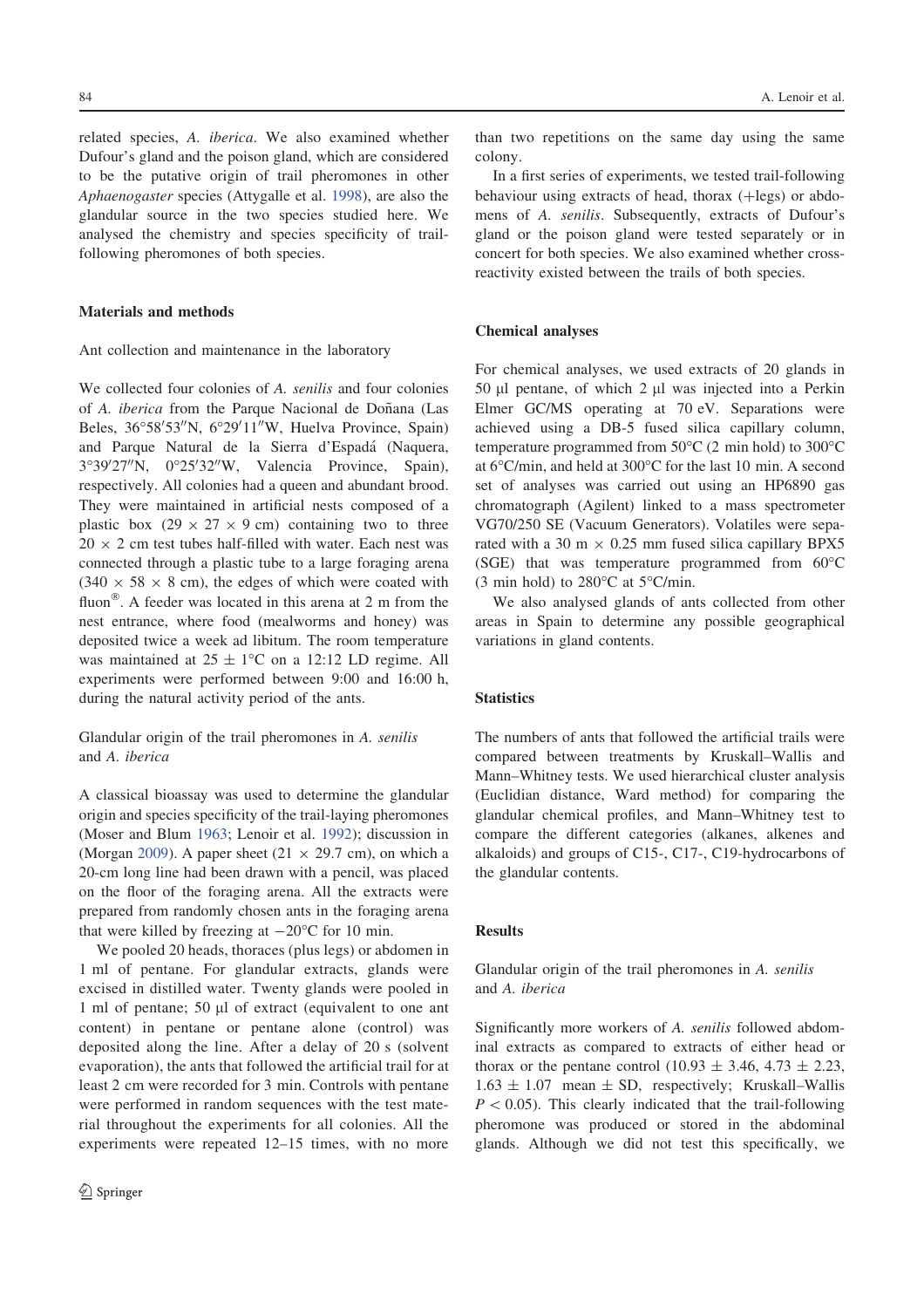hypothesized that A. iberica likewise utilizes its abdominal glands for trail marking.

Workers of A. senilis followed an artificial trail made of extracts of either Dufour's gland or the poison gland of conspecifics in larger numbers as compared to those following the pentane control (Fig. 1a). There was no synergistic effect when both glandular extracts were co-deposited as a trail. Cross-experiments showed that A. senilis ants did not follow trails prepared from A. iberica glands.

Figure 1b shows that A. iberica workers followed marked trails irrespective of their glandular origin or whether they were prepared from conspecific or heterospecific ants. Notably, the overall trail following of A. iberica workers was much weaker (at 40% level) as compared to workers of A. senilis (see Fig. 1a).



Fig. 1 *Box plot* showing the number of ants following an artificial trail made with DG Dufour gland, PG poison gland or  $DG + PG$  of Asen (A. senilis) or Aibe (A. iberica). a Responses of A. senilis, b responses of A. iberica. Different letters indicate significant differences with Mann–Whitney  $U$  test

Chemical composition of Dufour's gland and poison gland secretions

The chemical composition of volatiles contained in Dufour's gland and in the poison gland of both species is given in Table 1. Dufour's gland secretions mainly comprised straight chain hydrocarbons with uneven numbers of carbons. Alkenes dominated in both species (60–70%), whilst the ratios between alkenes and alkanes was similar (Mann–Whitney test,  $P = 0.40$  for alkenes and  $P = 0.30$ for alkanes). Nonetheless, the profiles of the two species differed: in A. senilis amounts of C15-, C17- and C19 hydrocarbons were about 20–35% of the total amount of volatiles, confirming previous results (Boulay et al. 2007a), whereas in A. iberica C17-hydrocarbons constituted the major components (60%), with  $\lt 5\%$  of C19-homologues. Differences between the hydrocarbon patterns were found to be significant between the two species (Mann–Whitney test,  $P = 0.05$  for C15,  $P < 0.001$  for C17 and  $P < 0.001$ for C19 groups), which was well represented in the dendrogram resulting from cluster analysis. There were no intraspecific differences related to geographic locations including Tenerife Island (Fig. 2a).

The poison gland of A. *senilis* workers was found to be a ''bomb'' of alkaloids containing a total of about 85–98% in some glands. The main alkaloid was anabaseine (3,4,5,6 tetrahydro-2,3'-bipyridine), which represented about twothirds of the glandular content. Anabaseine was accompanied by minor amounts of other alkaloids including anabasine, 2,3'-bipyridine, and several as yet unidentified alkaloids. The alkaloids were accompanied by small amounts of alkanes (7%) and alkenes (6%). In very old workers, the glandular content changed considerably in colour and volume (Ichinose and Lenoir 2009), but we did not investigate whether this reflected changes in the chemistry. Surprisingly, the poison glands of A. iberica contained no alkaloids, but were mainly composed of hydrocarbons, the pattern of which resembled that of Dufour's gland. Accordingly, the two species readily separated as two clusters in the dendrogram, again without differences within the species along geographic locations (Fig. 2b).

#### **Discussion**

Our experiments with artificial trails indicate the gaster to be the source of the pheromone. In various Aphaenogaster species, the poison gland is the source of the trail pheromone, whereas Dufour's gland elicits no noticeable response (Attygalle et al. 1998). Both A. senilis and A. iberica seem to diverge from this scheme since they equally followed extracts of the two abdominal glands. The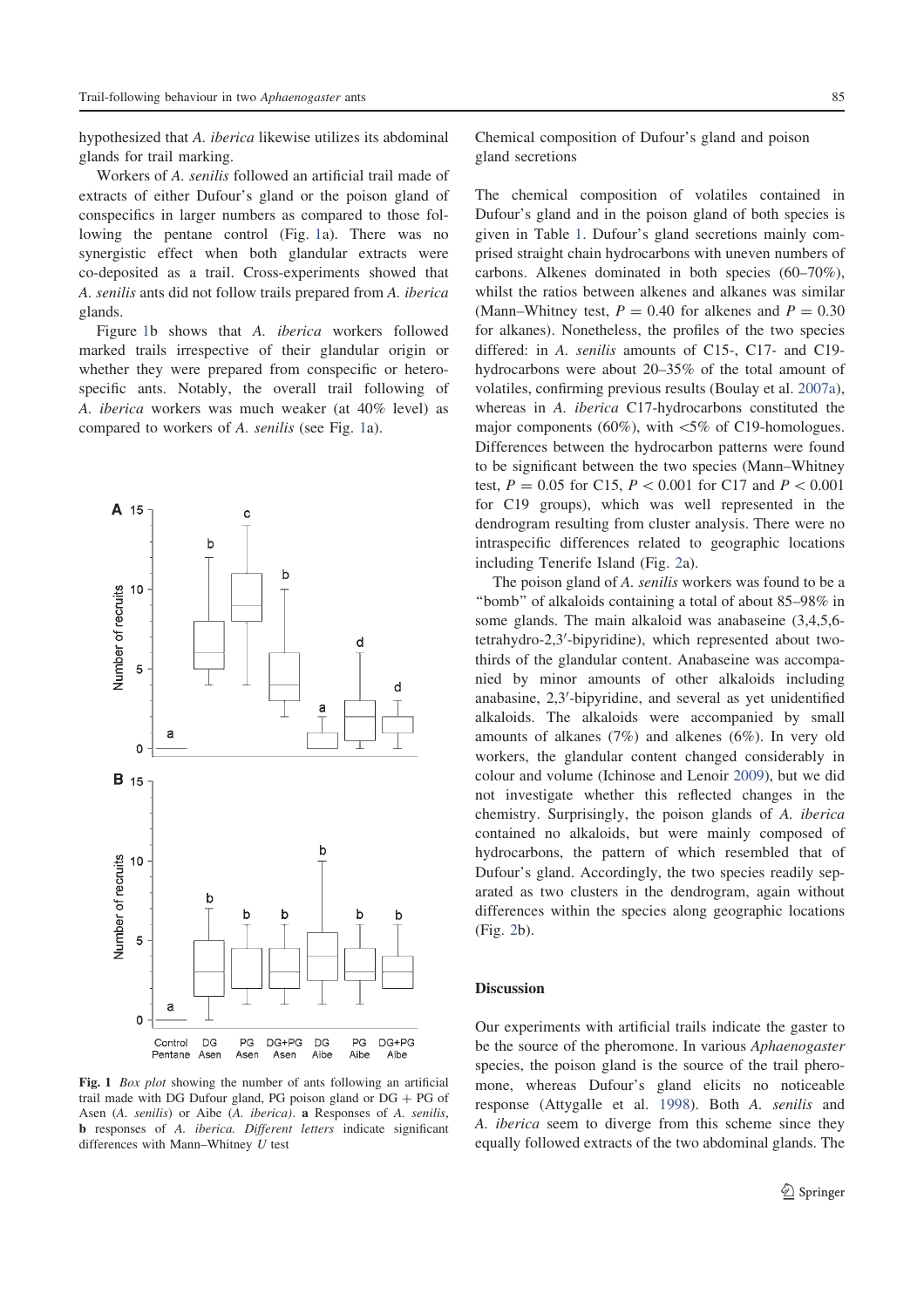|               | Table 1 Relative amounts (mean $\pm$ SE) of the content of Dufour's gland (DG) and poison gland (PG) of A. senilis (A. seni) and A. iberica (A. |  |  |
|---------------|-------------------------------------------------------------------------------------------------------------------------------------------------|--|--|
| <i>iber</i> ) |                                                                                                                                                 |  |  |

| Name                  | DG A. seni $(n = 6)$ | DG A. iber ( $n = 15$ )    | PG A. seni $(n = 20)$ | PG A. iber $(n = 12)$            |
|-----------------------|----------------------|----------------------------|-----------------------|----------------------------------|
| C10                   | nd                   | nd                         | $\mathbf{1}$          | $\mathfrak{Z}$                   |
| Limonene              | $^{\rm{nd}}$         | $^{\rm{nd}}$               | $^{\rm{nd}}$          | $\overline{4}$                   |
| Nonanal               | $\mathfrak{Z}$       | $\overline{3}$             | nd                    | 4                                |
| C11                   | $\mathbf{1}$         | $\boldsymbol{2}$           | $\mathbf{1}$          | 5                                |
| Decanal               | nd                   | $\sqrt{2}$                 | nd                    | $\sqrt{2}$                       |
| C12:1                 | $^{\rm{nd}}$         | $^{\rm{nd}}$               | $^{\rm{nd}}$          | $\mathfrak{Z}$                   |
| C12                   | 1                    | $2 - 3$                    | 2                     | $\overline{4}$                   |
| C13:1a                | 1                    | $\mathbf{1}$               | nd                    | nd                               |
| C13:1b                | $\mathfrak{2}$       | $\sqrt{2}$                 | nd                    | nd                               |
| C13                   | 3                    | 3                          | $\overline{c}$        | $\overline{\mathcal{A}}$         |
| 5MeC13                | 1                    | $\mathbf{1}$               | nd                    | $\sqrt{2}$                       |
| 3MeC13                | $\mathfrak{2}$       | $\mathfrak{2}$             | nd                    | $\mathbf{1}$                     |
| C14:1                 | 3                    | $\overline{c}$             | nd                    | $\mathbf{1}$                     |
| $\mathbf{C}14$        | 3                    | $\overline{4}$             | 3                     | 6                                |
| Anabasine             | nd                   | nd                         | 4                     | nd                               |
| Alkaloid <sup>a</sup> | nd                   | $^{\rm{nd}}$               | 6                     | nd                               |
| C15:2                 | $\mathbf{2}$         | $2 - 3$                    | nd                    | nd                               |
| C15:1 a               | $\overline{4}$       | 5                          | $\mathbf{1}$          | $\overline{4}$                   |
| $\alpha$ -Farnesene   | $\mathbf{1}$         | nd                         | nd                    | nd                               |
| C15:1 b               | 8                    | $\overline{4}$             | nd                    | $\mathop{\rm nd}\nolimits$       |
| C15                   | $7 - 8$              | $7 - 8$                    | 4                     | $\boldsymbol{7}$                 |
| 2,3'-Bipyridine       | $^{\rm nd}$          | $^{\rm{nd}}$               | 3                     | nd                               |
| Anabaseine            | $\operatorname{nd}$  | $\mathop{\rm nd}\nolimits$ | 9                     | nd                               |
| 7MeC15                | $1 - 2$              | $\mathbf{1}$               | nd                    | nd                               |
| 5MeC15                | 3                    | $\mathbf{1}$               | nd                    | nd                               |
| 3MeC15                | $3 - 4$              | $\mathbf{1}$               | nd                    | nd                               |
| C16:1a                | $\sqrt{2}$           | $\mathfrak{Z}$             | nd                    | $\overline{4}$                   |
| Alkaloid <sup>a</sup> | $^{\rm{nd}}$         | $\mathop{\rm nd}\nolimits$ | 6                     | nd                               |
| C16:1 b               | $\mathbf{1}$         | $\overline{4}$             | nd                    | $\mathop{\rm nd}\nolimits$       |
| Tetradecanal          | $\mathbf{1}$         | $\mathbf{1}$               | nd                    | nd                               |
| C16                   | $\mathfrak{Z}$       | $\mathfrak{Z}$             | 3                     | $\overline{4}$                   |
| Alkaloid <sup>a</sup> |                      |                            | $5 - 6$               |                                  |
| 4MeC16                | nd<br>$\overline{c}$ | nd<br>$\sqrt{2}$           | $^{\rm{nd}}$          | nd<br>$\mathop{\rm nd}\nolimits$ |
|                       | $\overline{4}$       | $\overline{3}$             | $2 - 3$               | $6 - 7$                          |
| C17:2 a               |                      |                            |                       |                                  |
| C17:2 b               | 4                    | 8                          | nd                    | nd                               |
| $C17:1$ a             | 5                    | 9                          | $\mathbf{2}$          | $\,$ 8 $\,$                      |
| C17:1 b               | 3                    | $\mathfrak{2}$             | 1                     | nd                               |
| C17                   | 6                    | 4                          | 3                     | $\sqrt{5}$                       |
| $9 + 7MeC17$          | 1                    | 1                          | $^{\rm nd}$           | nd                               |
| Alkaloid <sup>a</sup> | nd                   | nd                         | $\mathbf{1}$          | nd                               |
| 5MeC17                | $\overline{c}$       | $\mathbf{1}$               | $^{\rm nd}$           | nd                               |
| $\text{C}18\text{:}2$ | $\mathfrak{2}$       | $\mathbf{1}$               | $^{\rm nd}$           | nd                               |
| C18:1a                | 3                    | $\sqrt{2}$                 | $\mathbf{1}$          | $\overline{3}$                   |
| C18:1 b               | $\mathfrak{2}$       | $\mathop{\rm nd}\nolimits$ | nd                    | nd                               |
| Pentadecenal          | $\mathfrak{2}$       | $\mathbf{1}$               | $^{\rm nd}$           | nd                               |
| C18                   | 3                    | 3                          | $1 - 2$               | $\sqrt{4}$                       |
| $4 + 8$ MeC18         | $\boldsymbol{2}$     | $\mathbf{1}$               | $^{\rm nd}$           | nd                               |
| Hexadecanal           | $\mathbf{1}$         | $^{\rm nd}$                | $^{\rm nd}$           | $^{\rm nd}$                      |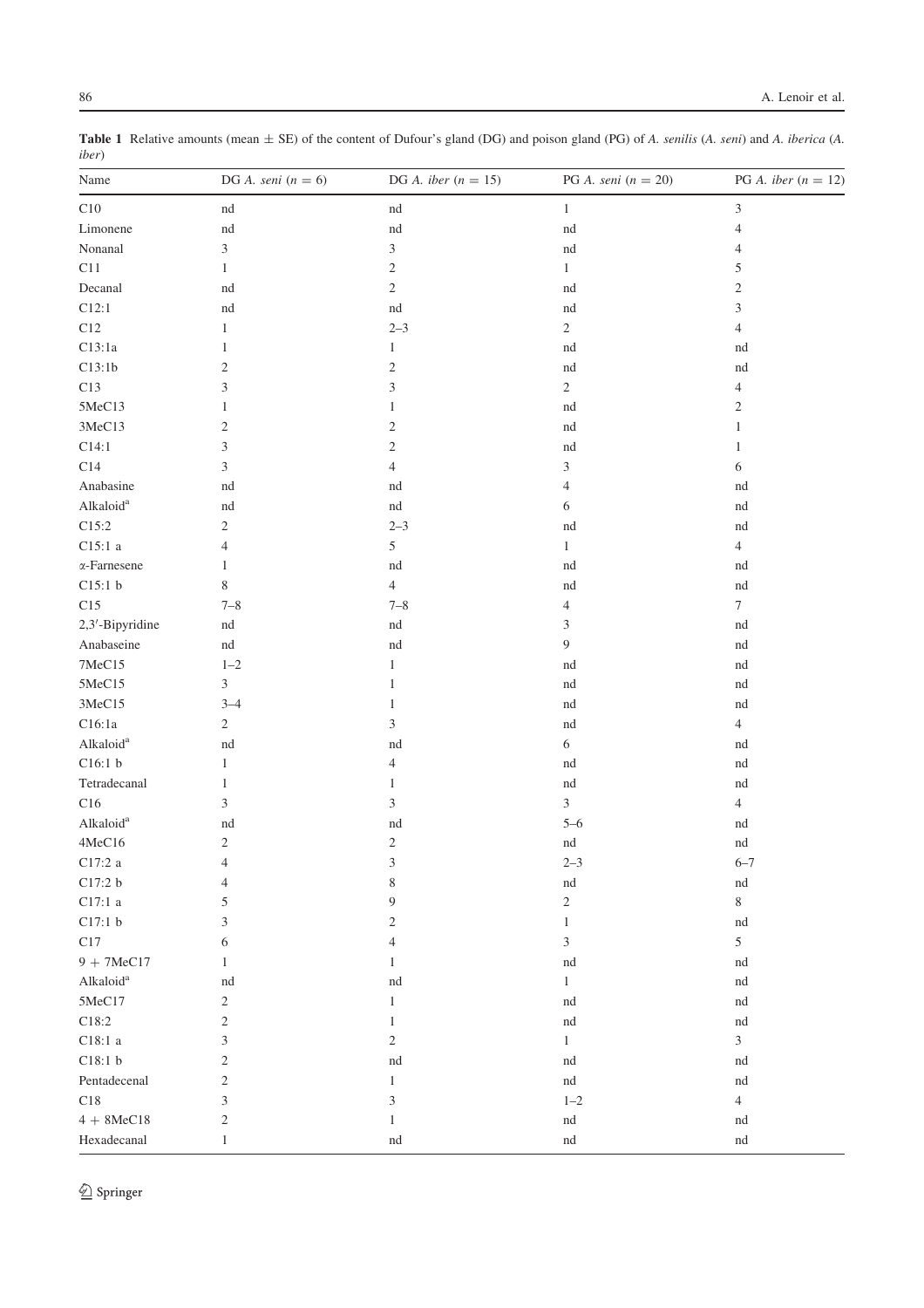Table 1 continued

| Name    | DG A. seni $(n = 6)$ | DG A. iber $(n = 15)$ | PG A. seni $(n = 20)$ | PG A. iber $(n = 12)$ |  |
|---------|----------------------|-----------------------|-----------------------|-----------------------|--|
|         |                      |                       |                       |                       |  |
| C19:2a  |                      | nd                    | $3 - 4$               | $3 - 4$               |  |
| C19:2 b | $7 - 8$              |                       | nd                    | nd                    |  |
| C19:1   |                      |                       | 4                     | $4 - 5$               |  |
| C19     | $2 - 3$              |                       |                       |                       |  |
| 9MeC19  |                      | nd                    | nd                    | nd                    |  |

C12:1, dodecene; C15:2, pentadecadiene; 5MeC13, 5-methyltridecane, etc.

Not detected = nd,  $0.01-0.09\% = 1$ ,  $0.10-0.49\% = 2$ ,  $0.50-1.49\% = 3$ ,  $1.5-3.9\% = 4$ ,  $4.0-5.9\% = 5$ ,  $6.0-9.9\% = 6$ ,  $10.0-14.9\% = 7$ ,  $15.0-20.0\% = 8$ , more than  $20\% = 9$ 

<sup>a</sup> Compound with unknown structure but uneven molecular weight



Fig. 2 Dendrogram of Dufour glands (a) and poison glands (b) of A. senilis and A. iberica (hierarchical cluster analysis, Ward method, Euclidian distances). Each point is one colony (1 sample or the mean of 2–6 extracts). Pen Parque Natural da Peneda-Gerês (Portugal), Naq Parque Natural de la Sierra d'Espadá, Naquera (Valencia, Spain), Alf Alfajarin (Zaragoza, Spain), C Canaries (Tenerife Island, Spain), Andalusia (southern Spain): SN Sierra Nevada, Sev Sevilla, Cor Coria del Rio, San Sanlucar de Barrameda, D Parque Nacional de Doñana, Las Beles, Con Constantina, Ven Venta

two species differ, however, in their trail specificity. A. senilis followed only trails deposited by extracts of conspecifics, whilst A. iberica followed artificial trails made from extracts of both conspecifics and heterospecifics. The greater response of A. senilis to artificial trails is intriguing. It is possible that the alkaloids in the poison gland act as a stimulating agent, resulting in more intensive recruitment. Alkaloids were also reported to compose the trail pheromone of A. rudis (Attygalle et al. 1998). In the poison gland of the two species studied here, we could not detect 4-methyl-3-heptanone or 1-phenylethanol, which have been reported to serve as permanent trail pheromones in Aphaenogaster albisetosa and A. cockerelli (Hölldobler et al. 1995). These species were previously classified within the genus Novomessor and, therefore, may represent different lineages within the genus Aphaenogaster.

The less efficient trail-following exhibited by A. iberica workers suggests a less efficient recruitment system, in line with the fact that this species has different life traits. Colonies of A. senilis contain between 200 and 3,000 workers (Ledoux 1971; Boulay et al. 2007b, 2009), whereas A. iberica colonies are composed of smaller colonies  $(522 \pm 69$  workers,  $N = 12$  colonies, R. Boulay unpublished data) and have a much smaller area of distribution, which is limited to the more xeric habitats in the Iberian Peninsula (Espadaler and Riasol 1983) where pheromone trails evaporate more rapidly (Ruano et al. 2000). On rare occasions, both species can be sympatric and may compete for similar resources, including insect corpses, vegetal debris and seeds. Furthermore, the lack of trail-following specificity shown by A. iberica lends credence to it being an inefficient recruiter that is somewhat able to follow short distances of any trail made of hydrocarbons. We verified that the observed differences in trail following are not due to differences in gland size.

The poison gland of A. senilis is composed mostly of the alkaloid anabaseine, accompanied by small amounts of anabasine and other alkaloids, whilst in A. iberica this